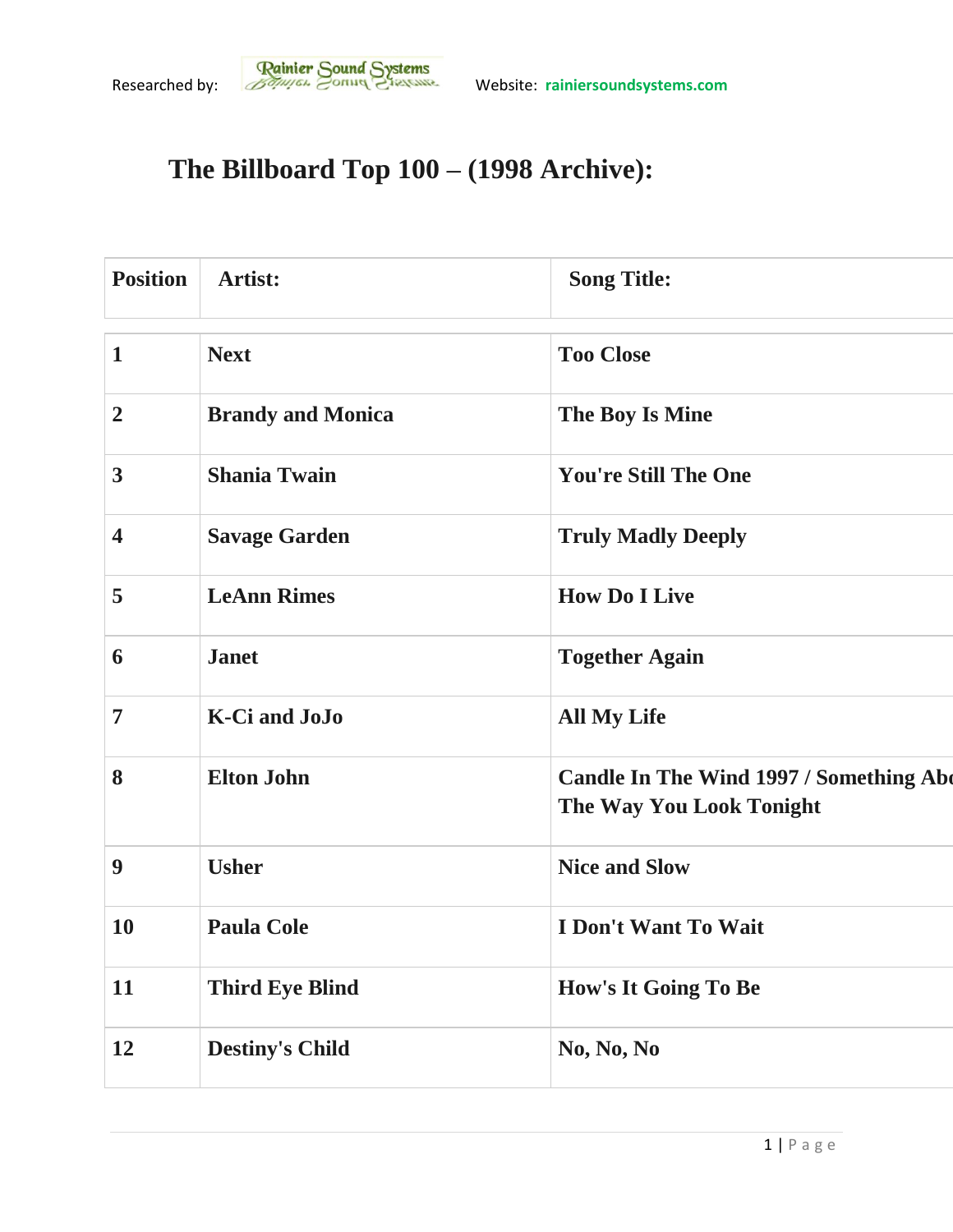| <b>Position</b> | Artist:                          | <b>Song Title:</b>                   |
|-----------------|----------------------------------|--------------------------------------|
| 13              | <b>Celine Dion</b>               | My Heart Will Go On                  |
| 14              | <b>Will Smith</b>                | <b>Gettin' Jiggy Wit It</b>          |
| 15              | <b>Usher</b>                     | <b>You Make Me Wanna</b>             |
| 16              | <b>Usher</b>                     | My Way                               |
| 17              | <b>Mariah Carey</b>              | <b>My All</b>                        |
| 18              | <b>Monica</b>                    | <b>The First Night</b>               |
| 19              | <b>Puff Daddy and The Family</b> | <b>Been Around The World</b>         |
| 20              | <b>Sarah McLachlan</b>           | <b>Adia</b>                          |
| 21              | <b>Jennifer Paige</b>            | <b>Crush</b>                         |
| 22              | <b>Backstreet Boys</b>           | <b>Everybody (Backstreet's Back)</b> |
| 23              | <b>Aerosmith</b>                 | <b>I Don't Want To Miss A Thing</b>  |
| 24              | <b>Public Announcement</b>       | <b>Body Bumpin (Yippie-Yi-Yo)</b>    |
| 25              | <b>Faith Hill</b>                | <b>This Kiss</b>                     |
| 26              | <b>Uncle Sam</b>                 | I Don't Ever Want To See You Again   |
| 27              | <b>Montell Jordan</b>            | <b>Let's Ride</b>                    |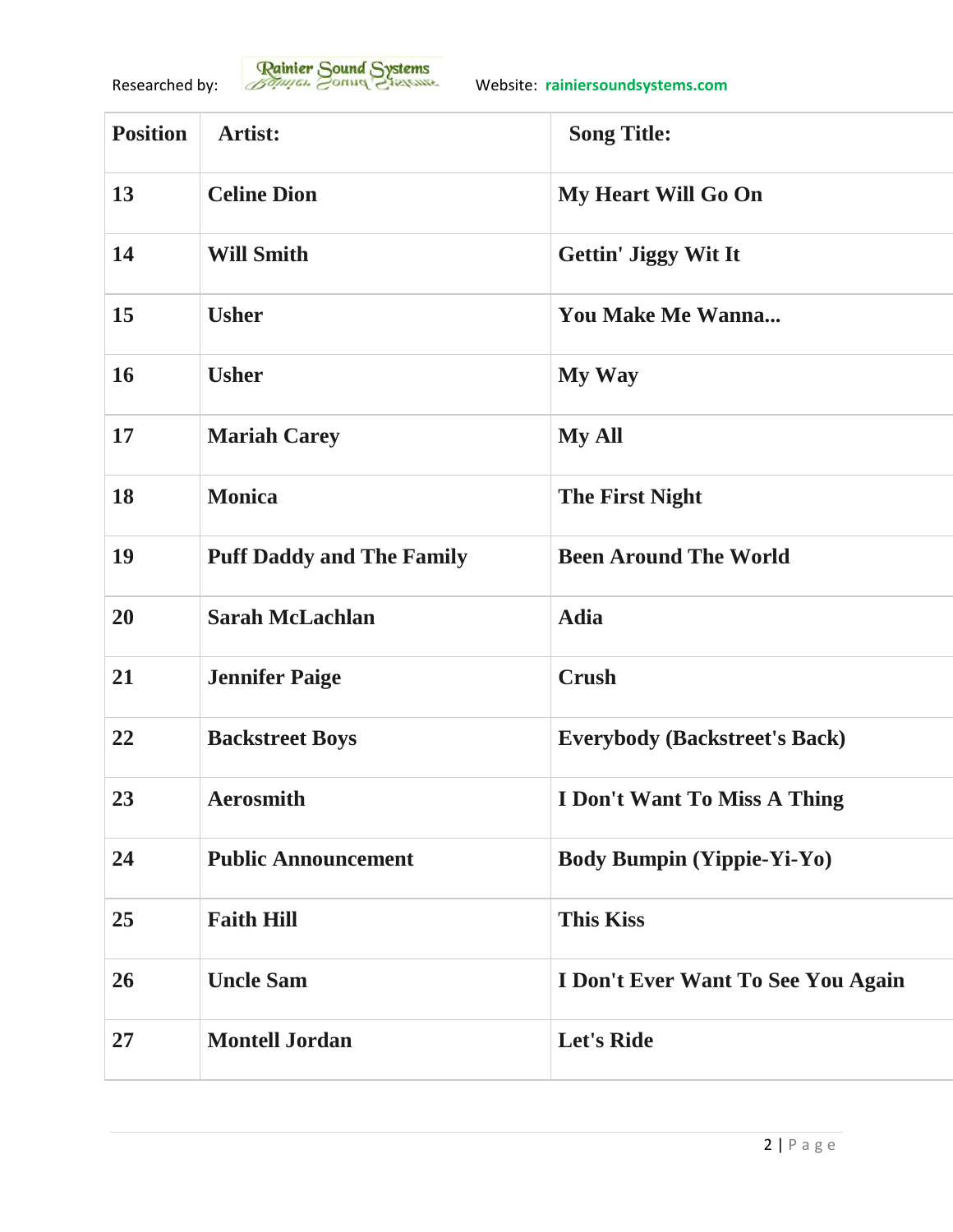| <b>Position</b> | <b>Artist:</b>                                               | <b>Song Title:</b>            |
|-----------------|--------------------------------------------------------------|-------------------------------|
| 28              | <b>Marcy Playground</b>                                      | <b>Sex And Candy</b>          |
| 29              | Robyn                                                        | <b>Show Me Love</b>           |
| 30              | <b>Boyz II Men</b>                                           | <b>A Song For Mama</b>        |
| 31              | <b>Mase</b>                                                  | <b>What You Want</b>          |
| 32              | <b>Madonna</b>                                               | <b>Frozen</b>                 |
| 33              | <b>Wyclef Jean</b>                                           | <b>Gone Till November</b>     |
| 34              | Lsg                                                          | <b>My Body</b>                |
| 35              | Chumbawamba                                                  | <b>Tubthumping</b>            |
| 36              | <b>Lord Tariq and Peter Gunz</b>                             | Deja Vu (Uptown Baby)         |
| 37              | 'N Sync                                                      | <b>I Want You Back</b>        |
| 38              | <b>Five</b>                                                  | <b>When The Lights Go Out</b> |
| 39              | Jon B.                                                       | <b>They Don't Know</b>        |
| 40              | <b>Master P</b>                                              | <b>Make Em' Say Uhh!</b>      |
| 41              | Nicole feat. Missy "Misdemeanor"<br><b>Elliott and Mocha</b> | <b>Make It Hot</b>            |
| 42              | <b>All Saints</b>                                            | <b>Never Ever</b>             |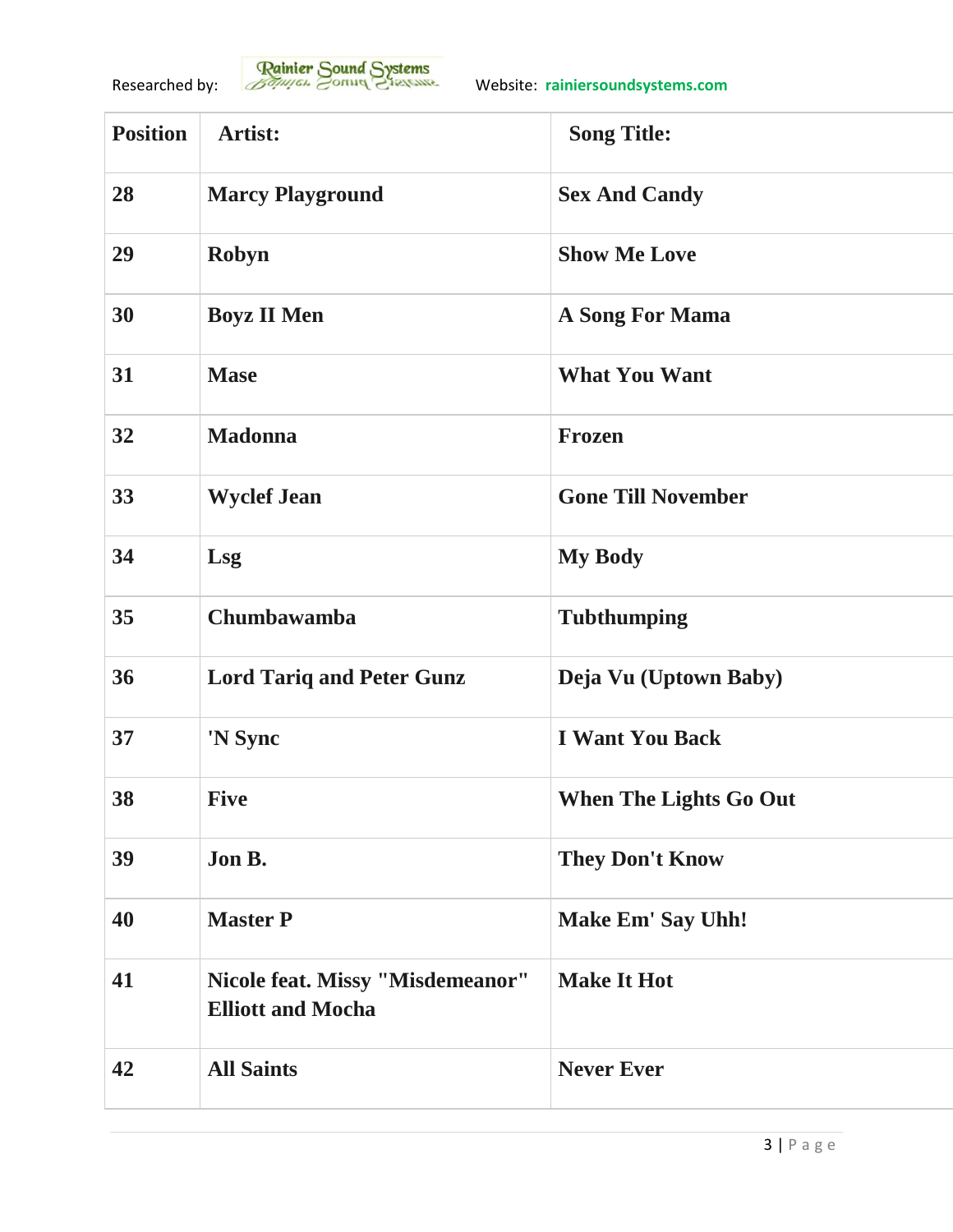| <b>Position</b> | Artist:                         | <b>Song Title:</b>                   |
|-----------------|---------------------------------|--------------------------------------|
| 43              | <b>Janet</b>                    | <b>I</b> Get Lonely                  |
| 44              | <b>Mase</b>                     | <b>Feel So Good</b>                  |
| 45              | <b>Voices Of Theory</b>         | <b>Say It</b>                        |
| 46              | <b>Billie Myers</b>             | <b>Kiss The Rain</b>                 |
| 47              | <b>Puff Daddy</b>               | <b>Come With Me</b>                  |
| 48              | <b>Sylk-E Fyne</b>              | <b>Romeo And Juliet</b>              |
| 49              | <b>Mya and Sisqo</b>            | It's All About Me                    |
| 50              | <b>Hanson</b>                   | I Will Come To You                   |
| 51              | <b>Barenaked Ladies</b>         | <b>One Week</b>                      |
| 52              | <b>K.P.</b> and Envyi           | <b>Swing My Way</b>                  |
| 53              | <b>Xscape</b>                   | The Arms Of The One Who Loves You    |
| 54              | <b>Somethin' For The People</b> | <b>My Love Is The Shhh!</b>          |
| 55              | <b>Tatyana Ali</b>              | Daydreamin'                          |
| 56              | Dru Hill                        | <b>We're Not Making Love No More</b> |
| 57              | <b>Third Eye Blind</b>          | <b>Semi-Charmed Life</b>             |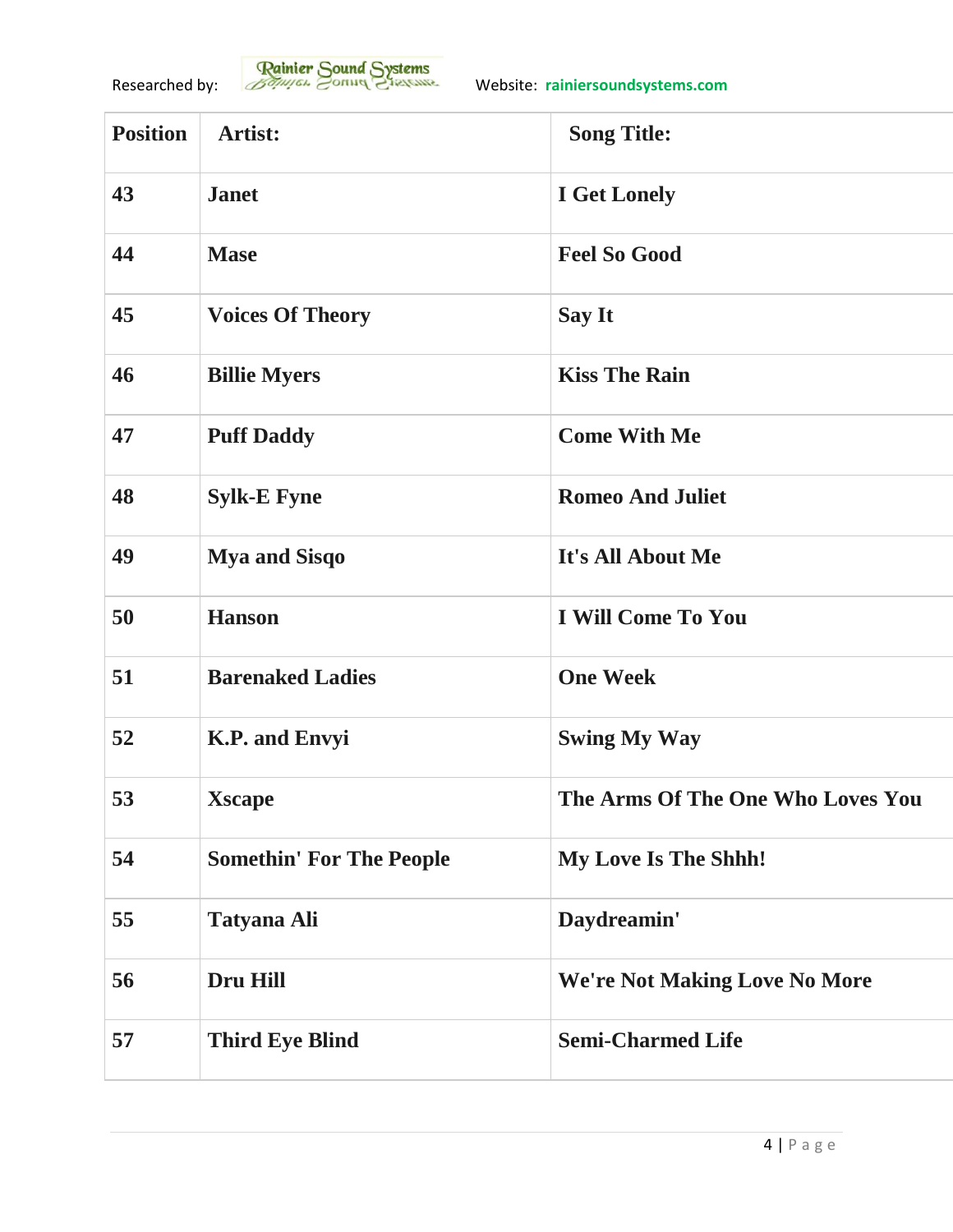| <b>Position</b> | <b>Artist:</b>                                        | <b>Song Title:</b>                            |
|-----------------|-------------------------------------------------------|-----------------------------------------------|
| 58              | <b>Lisa Loeb</b>                                      | I Do                                          |
| 59              | <b>Mase</b>                                           | <b>Lookin' At Me</b>                          |
| 60              | <b>LeAnn Rimes</b>                                    | <b>Looking Through Your Eyes</b>              |
| 61              | <b>Divine</b>                                         | Lately                                        |
| 62              | <b>Backstreet Boys</b>                                | <b>Quit Playing Games (With My Heart)</b>     |
| 63              | <b>Next</b>                                           | <b>I Still Love You</b>                       |
| 64              | Inoj                                                  | <b>Time After Time</b>                        |
| 65              | <b>Jimmy Ray</b>                                      | <b>Are You Jimmy Ray?</b>                     |
| 66              | <b>Ace Of Base</b>                                    | <b>Cruel Summer</b>                           |
| 67              | <b>Master P</b>                                       | I Got The Hook Up!                            |
| 68              | <b>Puff Daddy and The Family</b>                      | <b>Victory</b>                                |
| 69              | <b>Spice Girls</b>                                    | <b>Too Much</b>                               |
| 70              | <b>Pras Feat. Ol' Dirty Bastard and</b><br><b>Mya</b> | <b>Ghetto Supastar (That Is What You Are)</b> |
| 71              | Dru Hill feat. Redman                                 | <b>How Deep Is Your Love</b>                  |
| 72              | <b>Kelly Price</b>                                    | <b>Friend Of Mine</b>                         |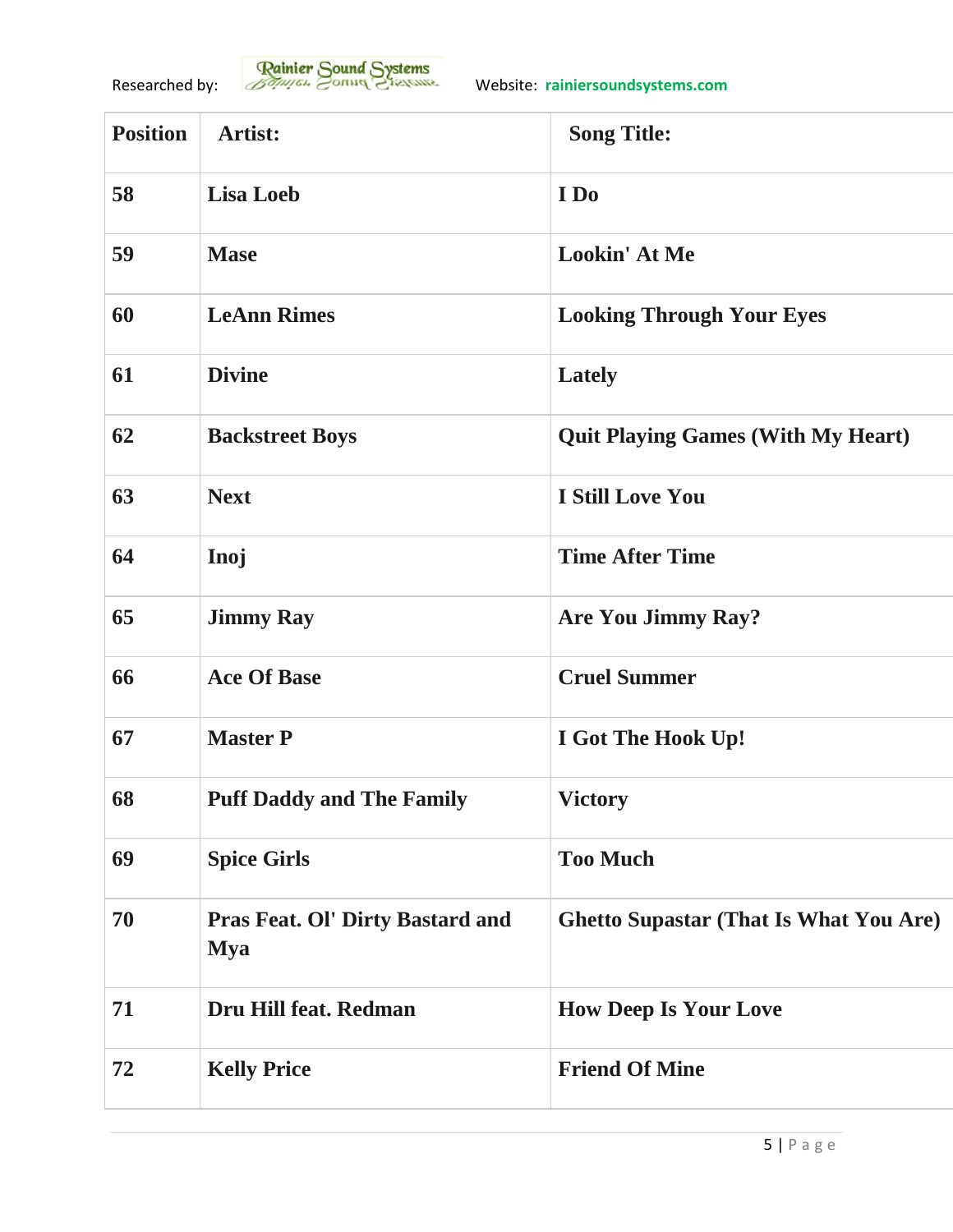| <b>Position</b> | Artist:                       | <b>Song Title:</b>                           |
|-----------------|-------------------------------|----------------------------------------------|
| 73              | <b>Busta Rhymes</b>           | Turn It Up [Remix] / Fire It Up              |
| 74              | <b>Edwin McCain</b>           | I'll Be                                      |
| 75              | <b>Madonna</b>                | <b>Ray Of Light</b>                          |
| 76              | <b>Sister Hazel</b>           | <b>All For You</b>                           |
| 77              | <b>Monifah</b>                | <b>Touch It</b>                              |
| 78              | Lox                           | <b>Money, Power and Respect</b>              |
| 79              | <b>Verve</b>                  | <b>Bitter Sweet Symphony</b>                 |
| 80              | <b>Busta Rhymes</b>           | <b>Dangerous</b>                             |
| 81              | <b>Spice Girls</b>            | <b>Spice Up Your Life</b>                    |
| 82              | <b>98 Degrees</b>             | <b>Because Of You</b>                        |
| 83              | <b>Loreena McKennitt</b>      | <b>The Mummers' Dance</b>                    |
| 84              | <b>Allure feat. 112</b>       | <b>All Cried Out</b>                         |
| 85              | <b>Big Punisher feat. Joe</b> | <b>Still Not A Player</b>                    |
| 86              | <b>Aaliyah</b>                | The One I Gave My Heart To                   |
| 87              | <b>Jewel</b>                  | <b>Foolish Games / You Were Meant For Me</b> |